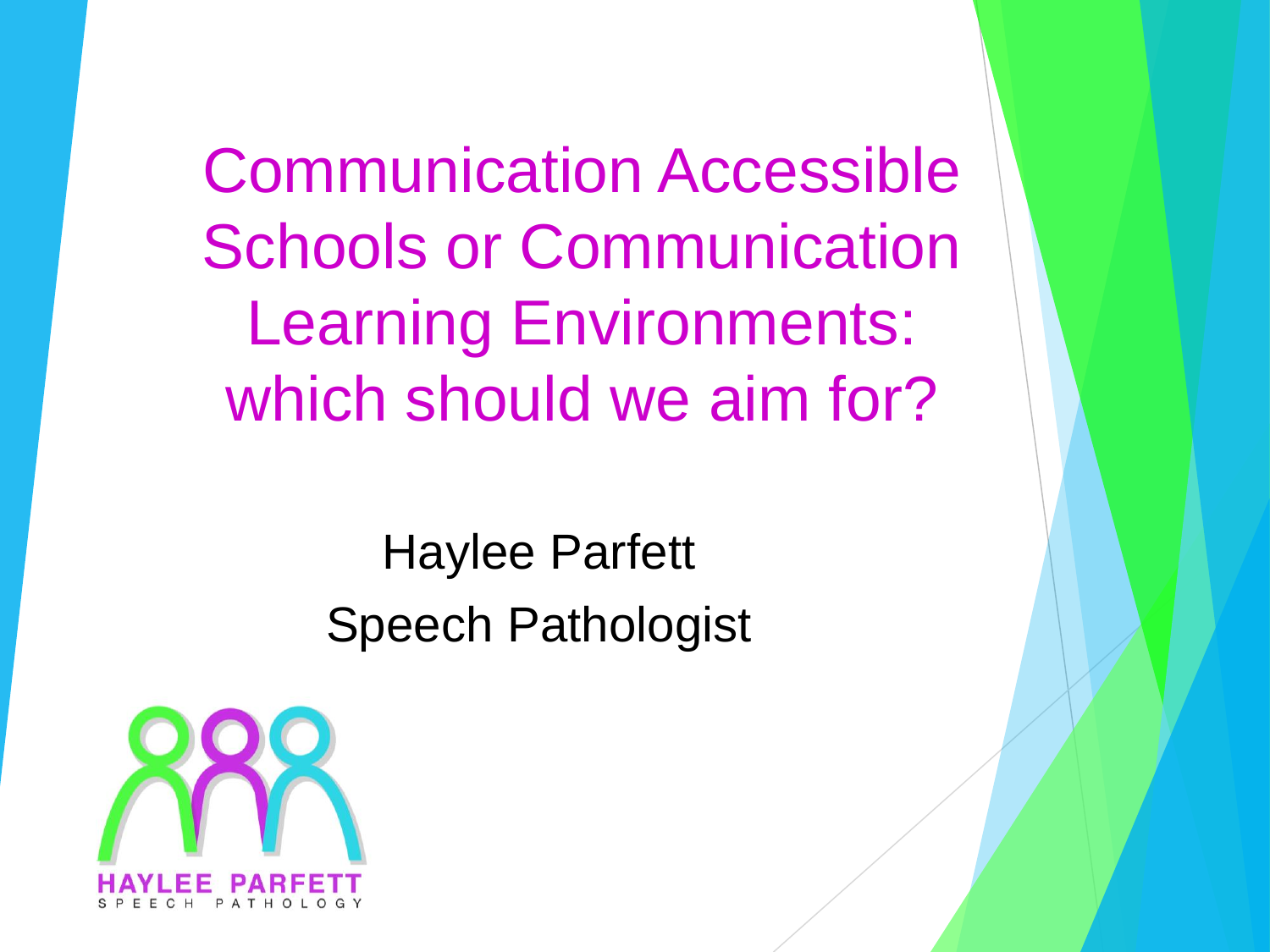## **Communication Access**

Communication Resource Centre, Scope, Victoria (2011)

**"Having the means, supports, and opportunities to communicate effectively, meaningfully, accurately, and authentically in order to get equal uncompromised access to goods and services (Collier et al., 2012)"**

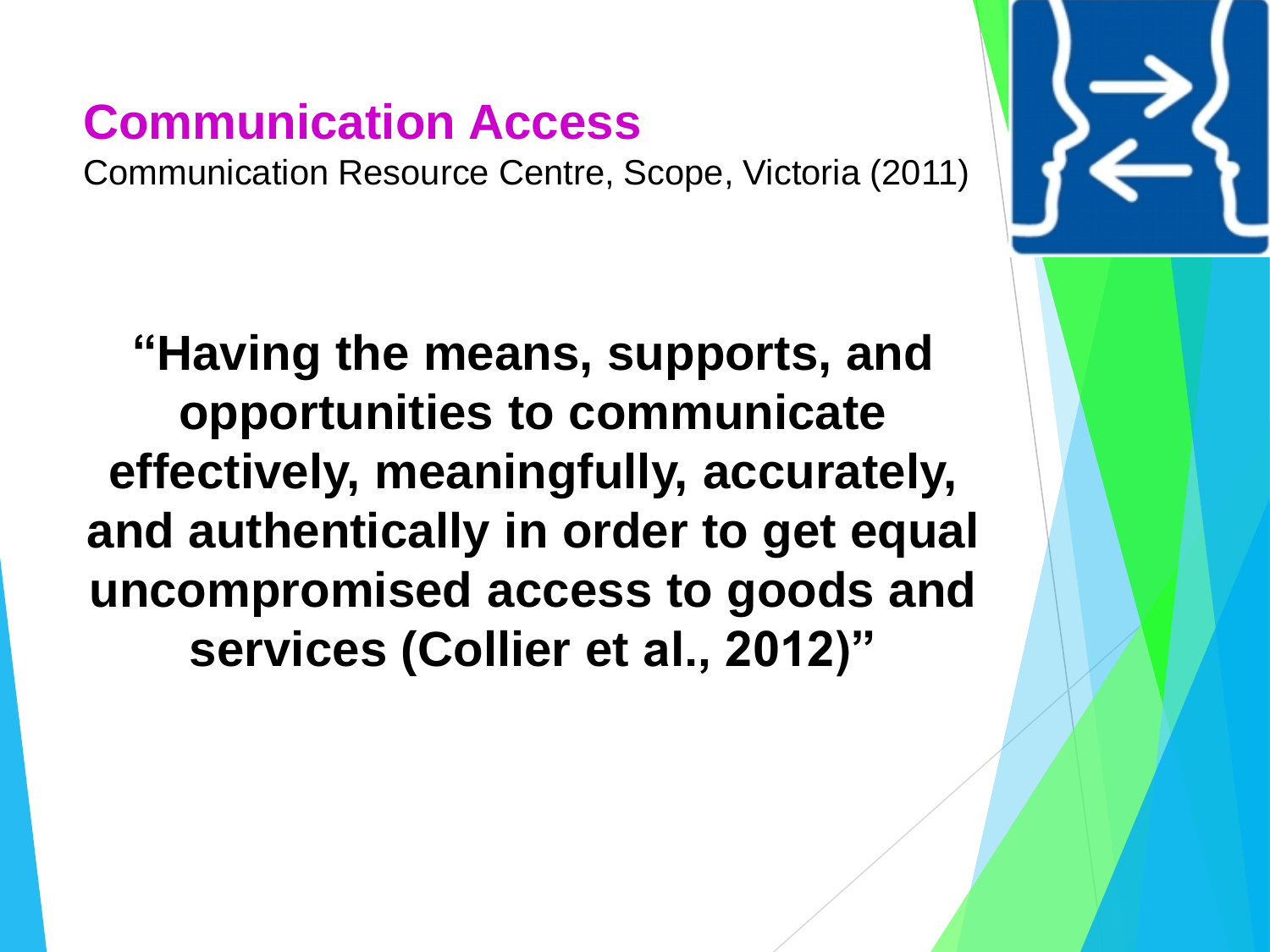# **Communication Access**

Communication Resource Centre, Scope, Victoria (2011)

- Displaying this symbol means the business or service you are visiting is communication accessible:
	- "Staff are welcoming and treat everyone with dignity and respect
	- Staff are able to communicate successfully with people with communication difficulties
	- Communication tools are available to help people get their message across and understand what people are telling them"

[\(sourced from https://www.scopeaust.org.au/services-for-organisations/access-and-inclusion-for](https://www.scopeaust.org.au/services-for-organisations/access-and-inclusion-for-businesses/communication-access/)businesses/communication-access/, 28.8.2019)

▶ "Communication Access is where everyone can get their message across"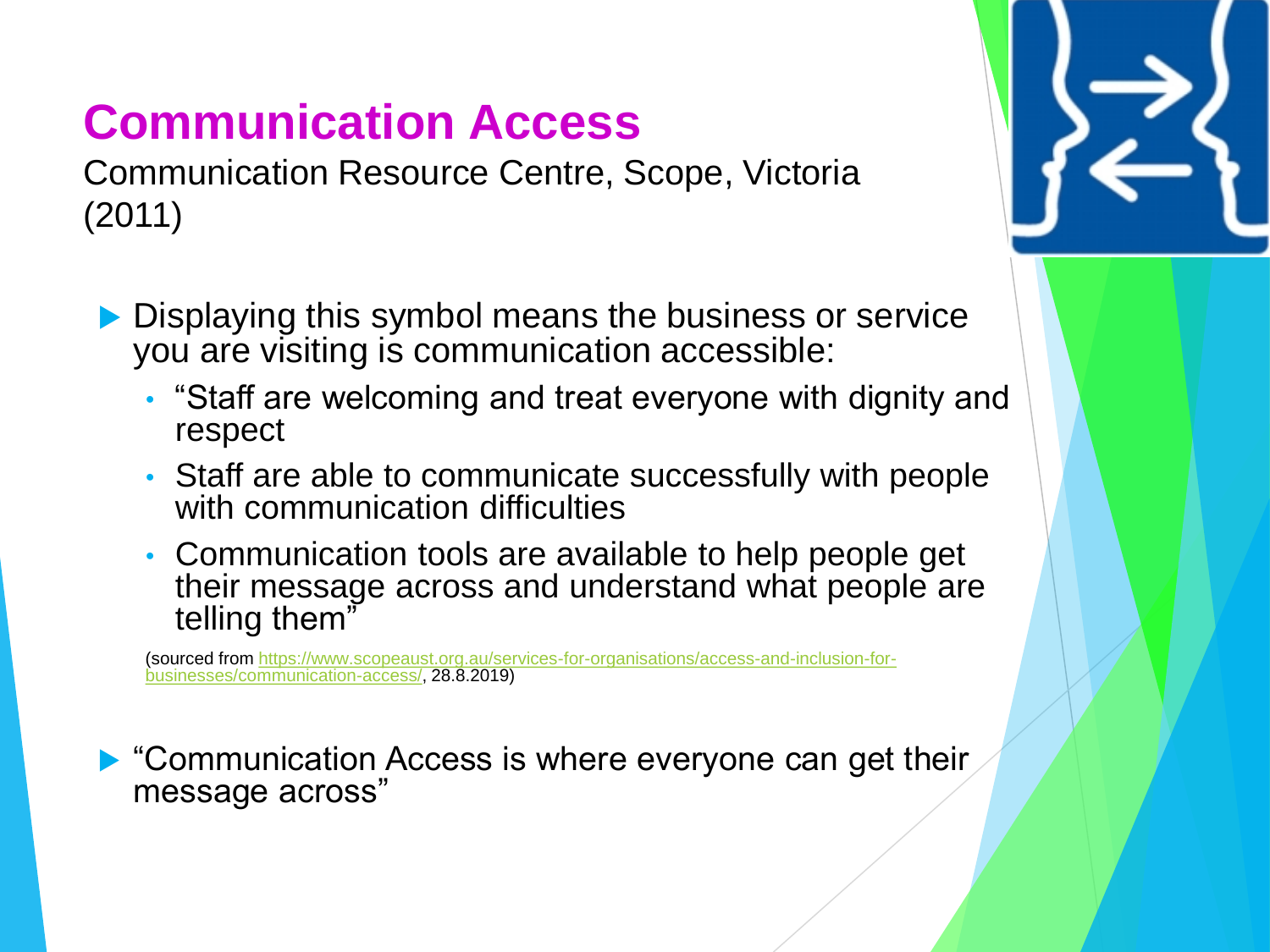## **Communication Access in Schools**

▶ Many students in School settings don't have the ability to communicate their messages effectively or autonomously.

| Independent                        | <b>Context-</b><br><b>Dependent</b> | <b>Emerging</b>                                               |
|------------------------------------|-------------------------------------|---------------------------------------------------------------|
| Reliable symbolic<br>communication | Reliable symbolic<br>communication  | Unreliable informal<br><b>Or</b><br>symbolic<br>communication |
| All topics and<br>functions        | <b>Limited vocabulary</b>           |                                                               |
| All partners                       | <b>Limited partners</b>             |                                                               |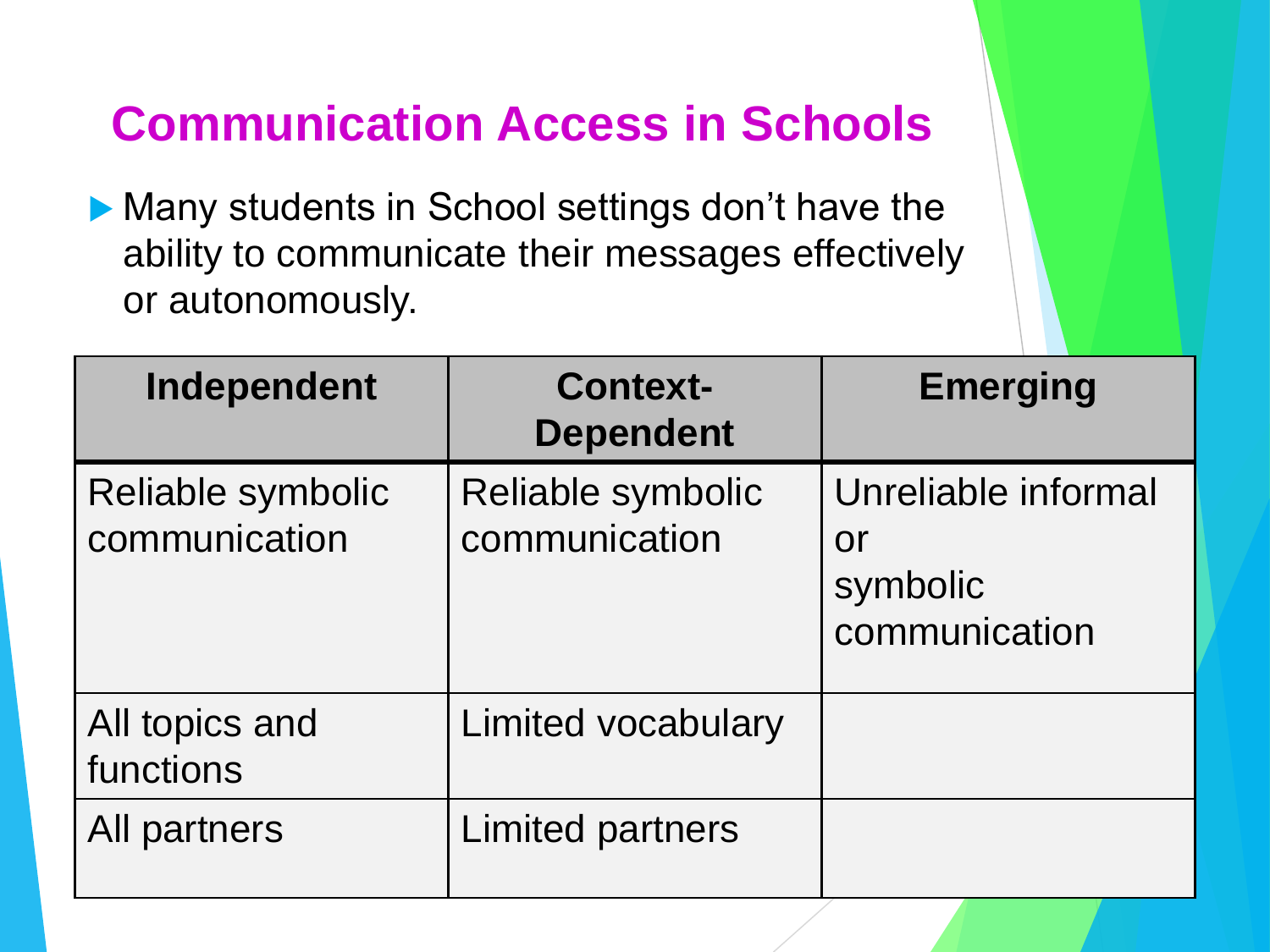#### **Communication Access in Schools**

▶ Schools, as educational settings, have an additional responsibility to **provide teaching and learning opportunities** for all students to learn how to communicate more effectively.

*In school settings,* children have opportunities to learn a range of languages. *For some children this may be an opportunity to continue their first language, and for others the opportunity to learn a new language."*

[https://www.vcaa.vic.edu.au/Pages/earlyyears/vfldoutcom](https://www.vcaa.vic.edu.au/Pages/earlyyears/vfldoutcomes/communication.aspx) es/communication.aspx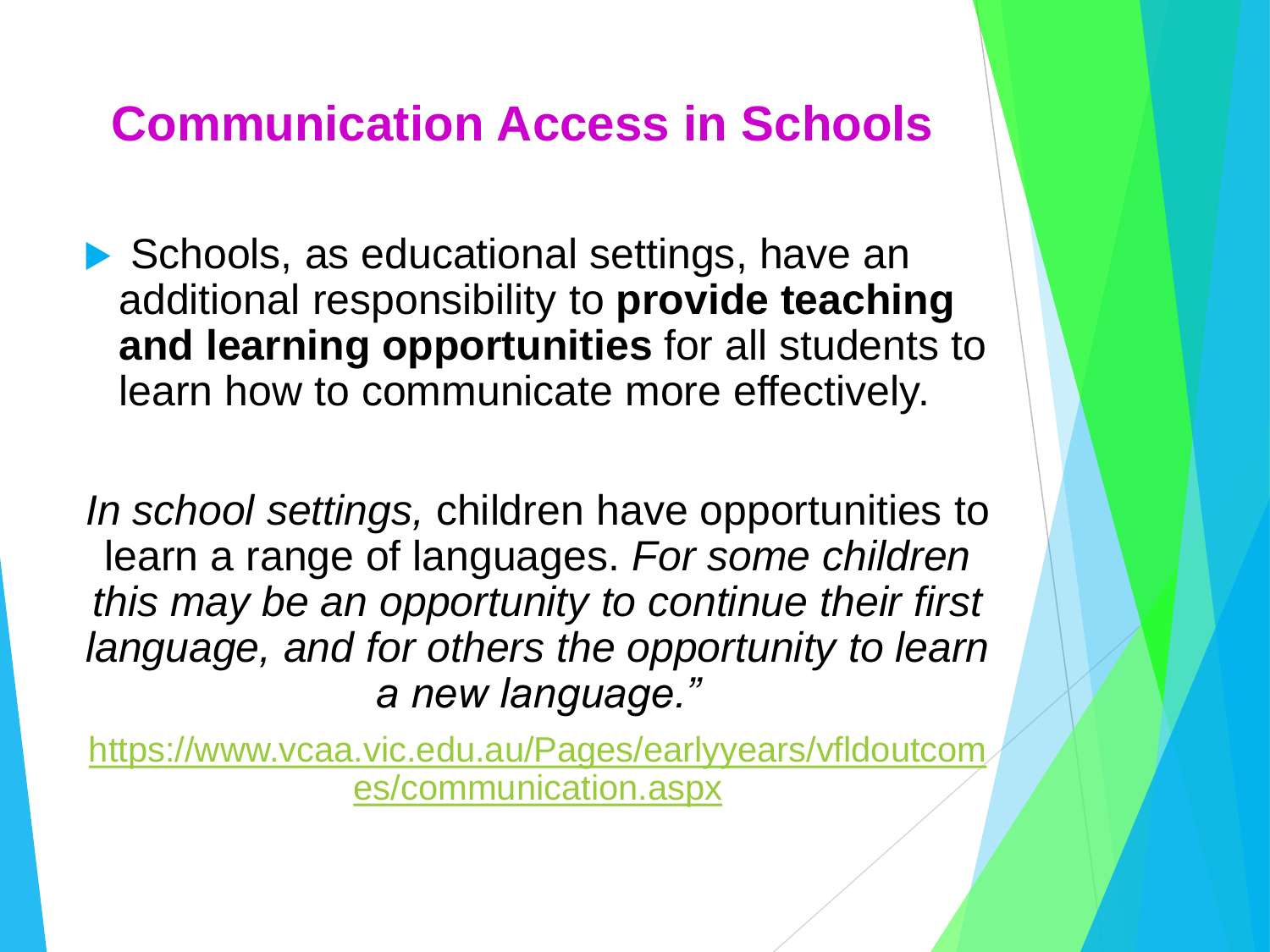#### **Communication Access in Schools**

"Communication access occurs when people are respectful and responsive to individuals with communication difficulties, *and when strategies and resources are used to support successful communication"* (Johnson et al., 2013, p. 7).

▶ Unlike the wider community, it's the school's responsibility to assess, prescribe and then provide the learning opportunities to develop communication skills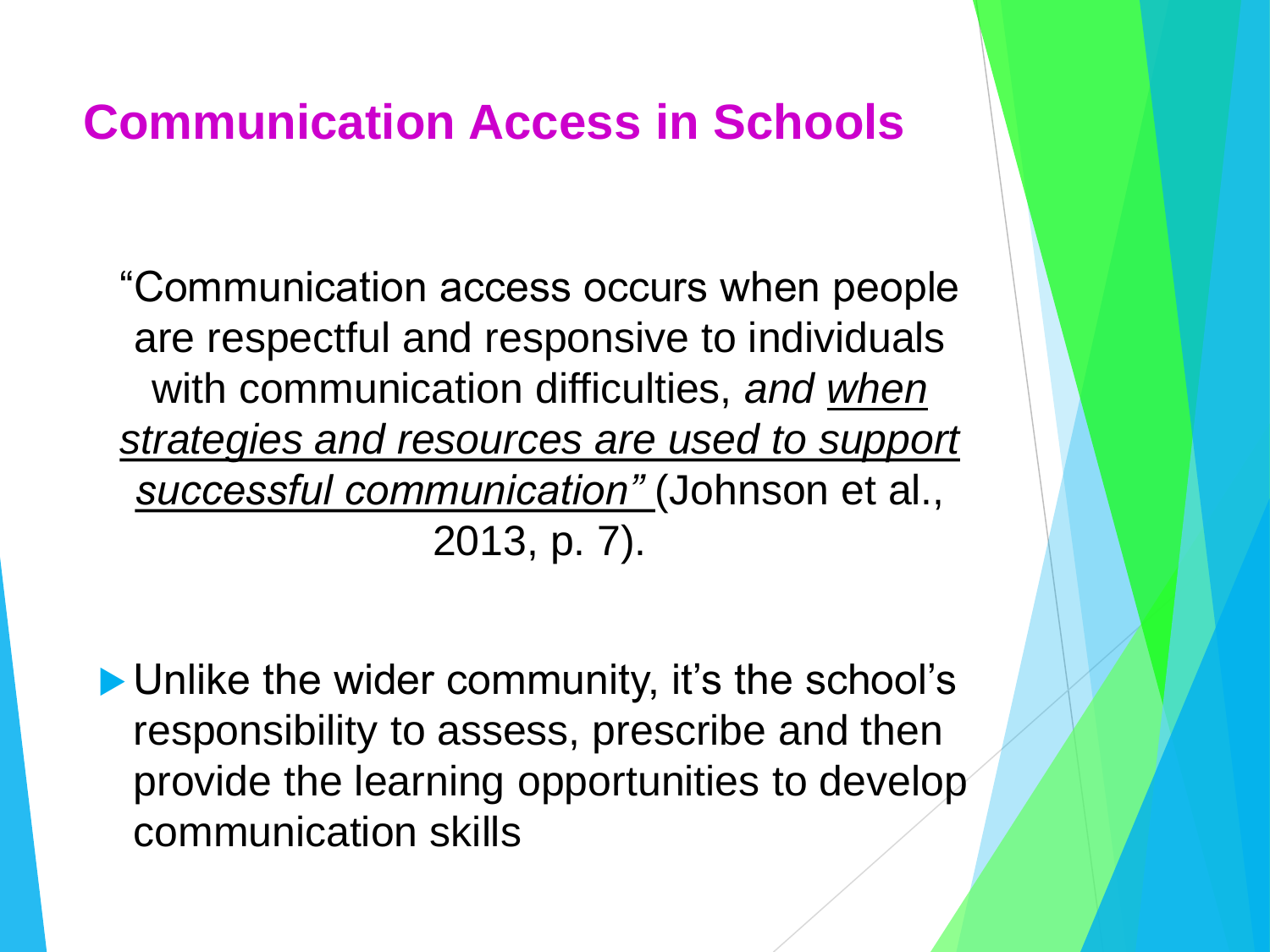## **Expanding the Definition of 'Communication Access' in School settings**

**Propose that 'Communication Access' in** Schools should be expanded to:

*'people who understand the alternative form, who can scaffold it in the acquisition period, and who are able and willing to communicate in a manner that gives the individual maximal communicative autonomy.'*

(von Tetzchner & Grove, 2003, p. 27).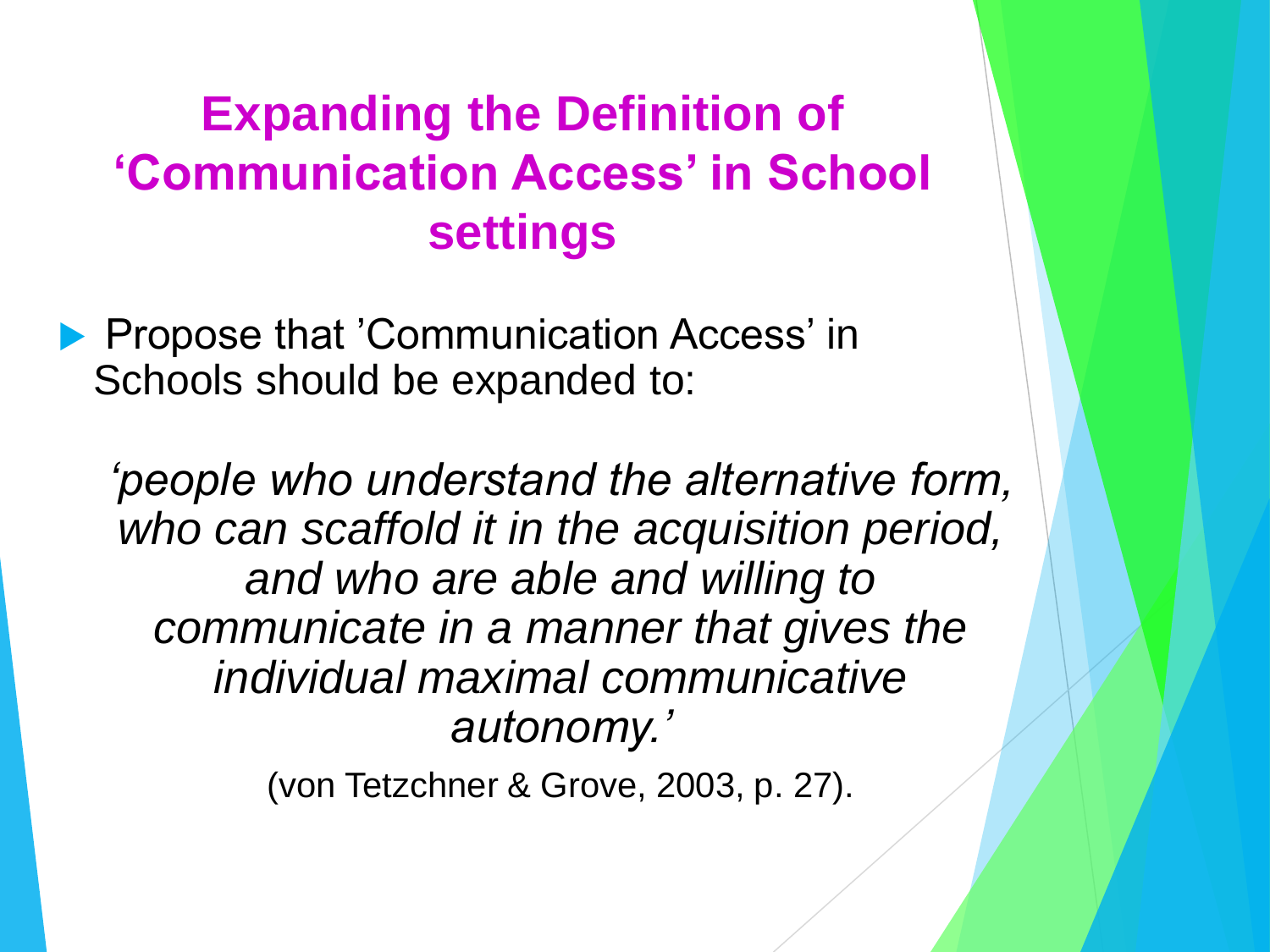## **Expanding the Definition of 'Communication Access' in School settings**

*'… who can scaffold it in the acquisition period…'*

- Support student learning to communicate (using language)
- ▶ Actively interpret communication
	- Co-construct message
- ▶ Use of specific prompts and cues

(Porter, 2018)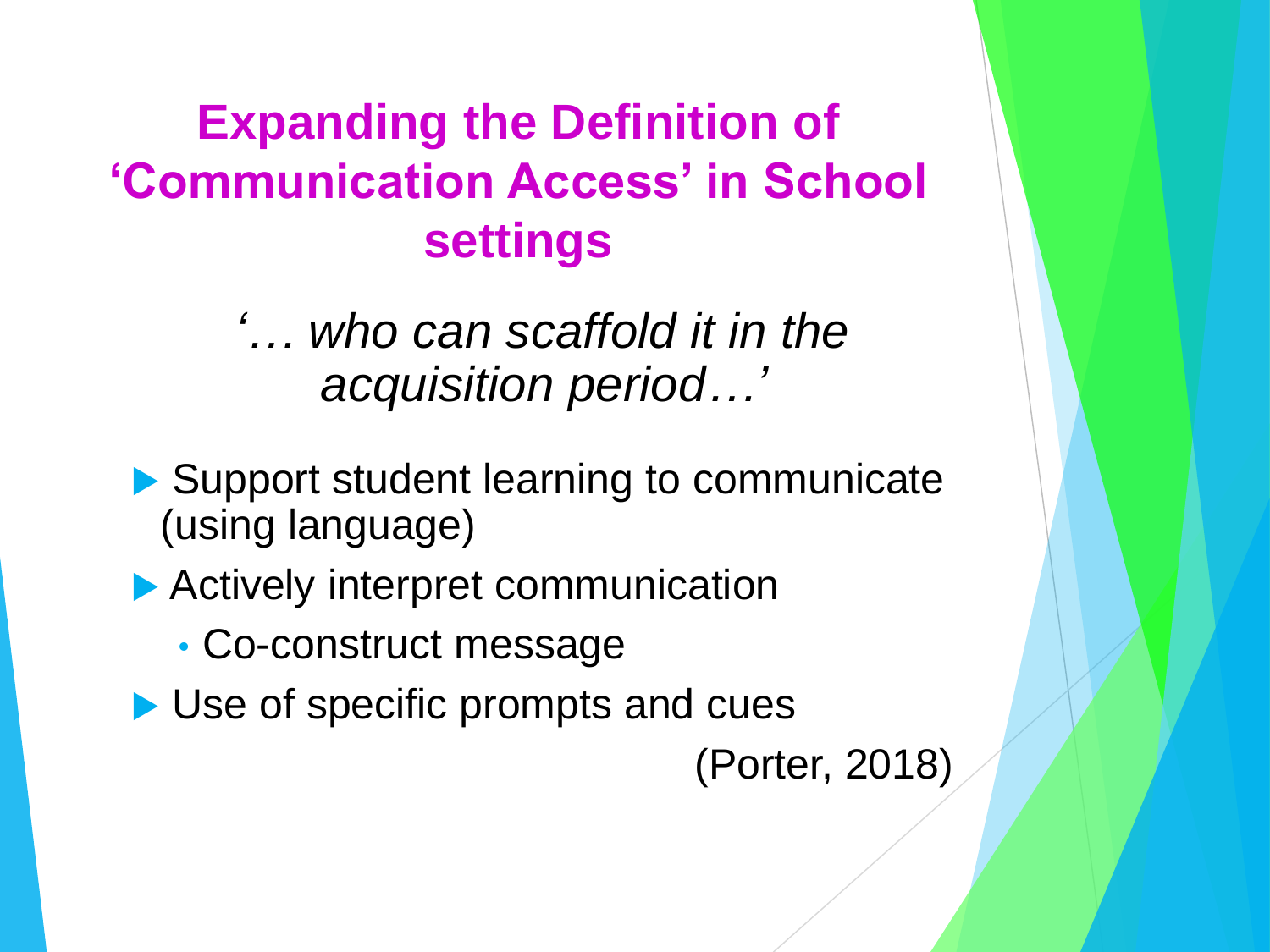#### **'Maximal Communication Autonomy'**

*… who are able and willing to communicate in a manner that gives the individual maximal communicative autonomy.'* (von Tetzchner & Grove, 2003, p. 27).

**Providing an 'Accessible School' is not the** same as giving 'Maximal Communication Autonomy'

▶ Communication Autonomy can not occur in environments which are not *truly* communication accessible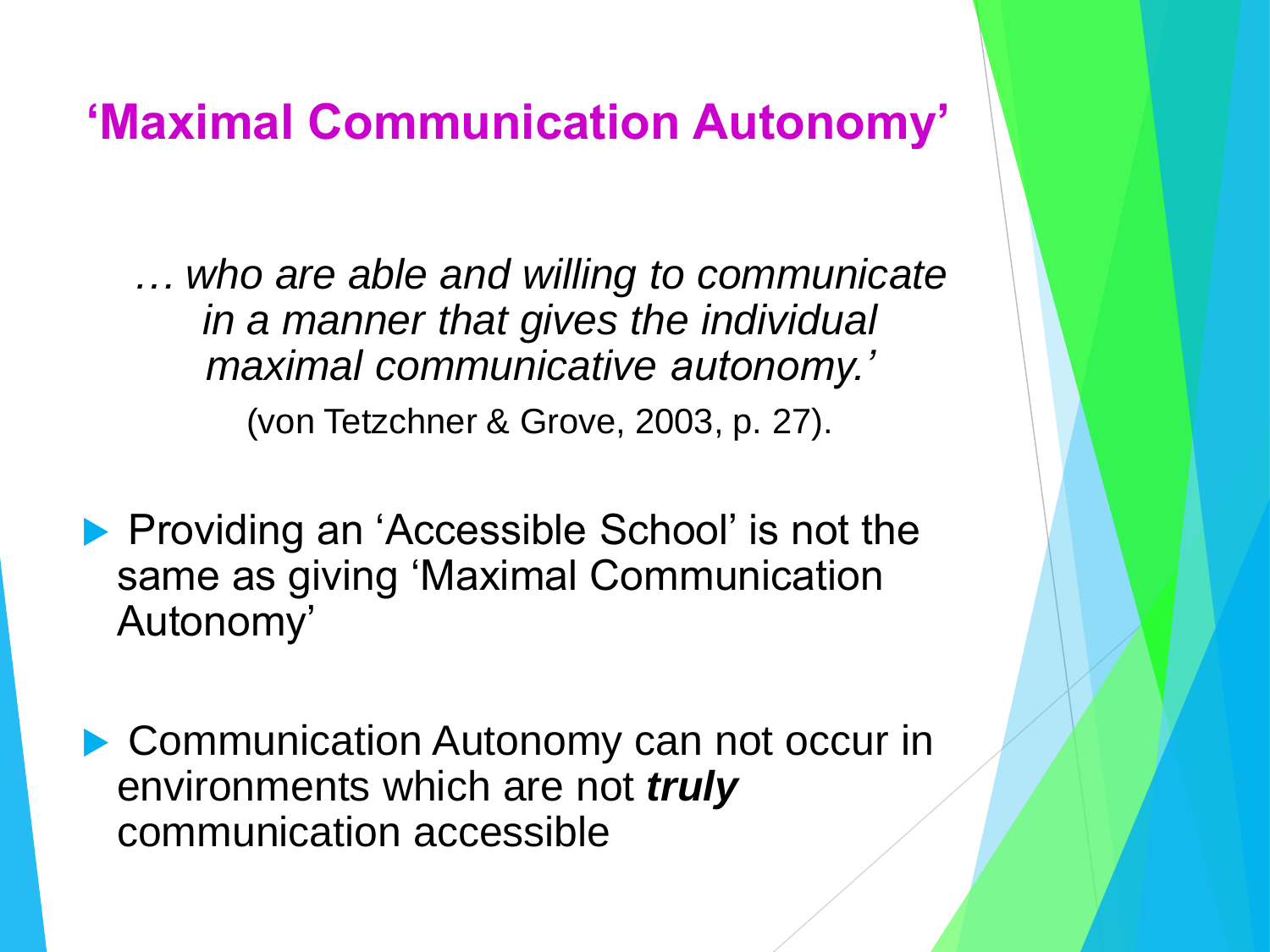## **A shift in terminology… 'Communication Learning Environments?'**

#### *Pro's*

Acknowledges the different roles that schools have in supporting and 'teaching' communication skills May help schools move beyond a focus on communication access within the curriculum

#### *Con's*

- Removes it from being a Human Rights issue
- Schools may feel they can 'opt in' or 'out'
- Distances the topic from broader discussions of
	- 'Communication Access'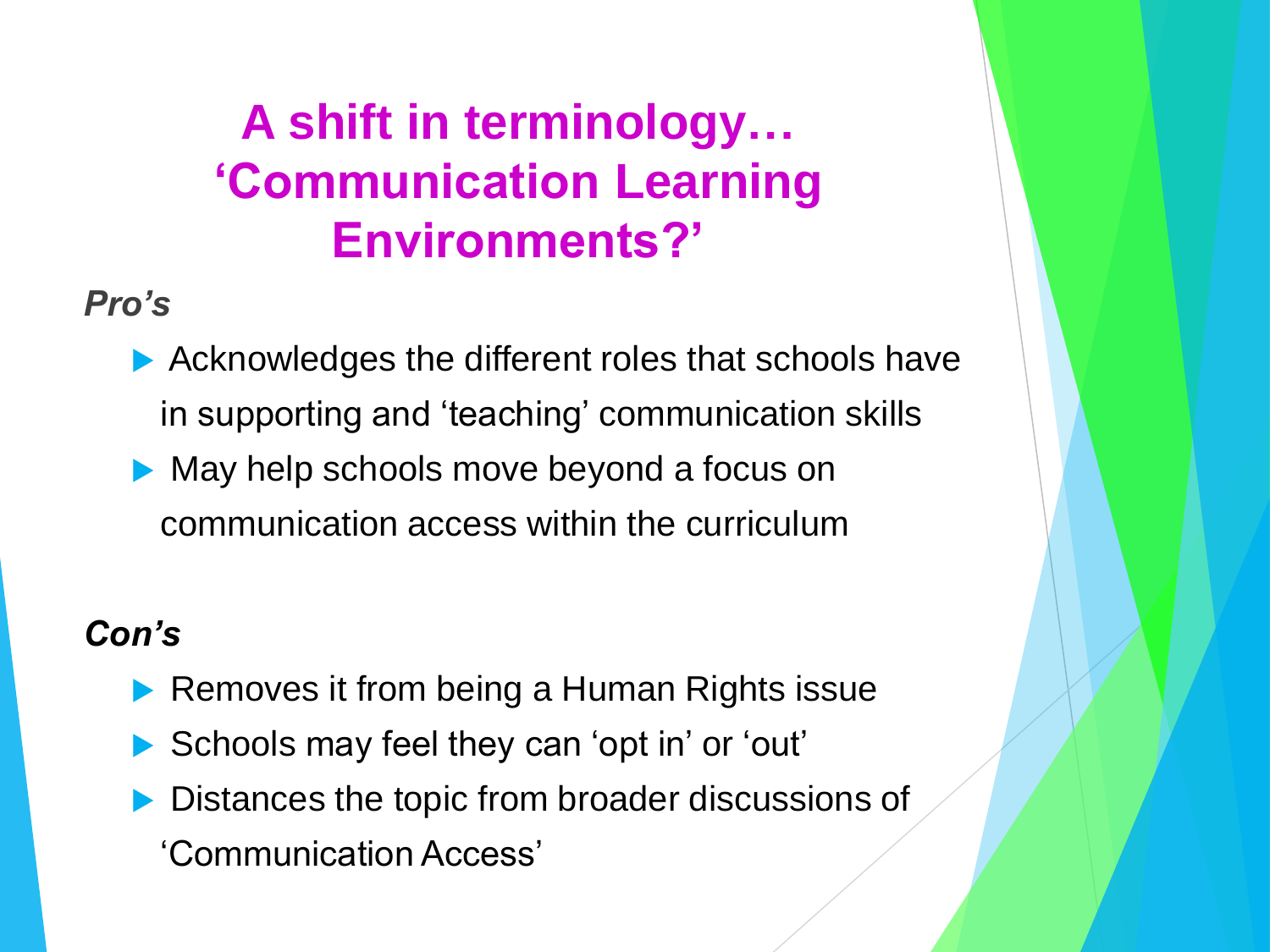## **What might a truly Communication Accessible School look like?**

- **Proving difficult to develop a comprehensive list of** features!
- ▶ The current tool is a Self Evaluation Checklist comprising of 5 Domains:
	- School Policies
	- School Practices
	- Resources
	- Developing Knowledge
	- Interaction
- Members of the School community rate the statements in each Domain according to their level of agreement or the frequency observed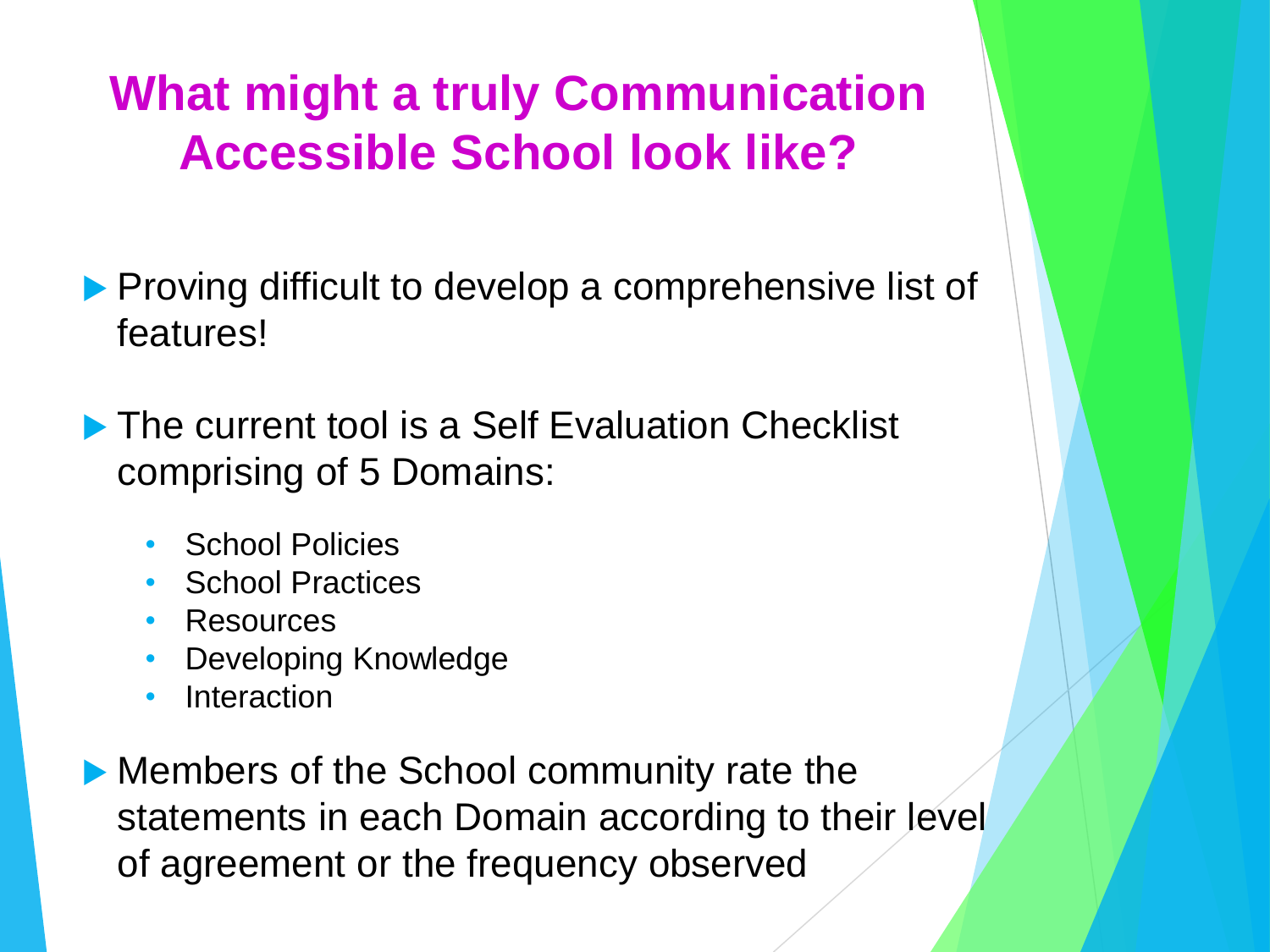## **1. School Policies**

Schools need to initially state whether an AAC Policy has been developed by the school:

- If NO they score 0 on this Domain and move straight to Domain Two
- If YES, they continue to rate this Domain
	- 14 statements within School Policies
	- rate their level of agreement on a Five point Likert Scale

| <b>Strongly</b><br><b>Disagree</b> | <b>Disagree</b> | <b>Neutral</b> | Agree | Strongly<br>Agree |
|------------------------------------|-----------------|----------------|-------|-------------------|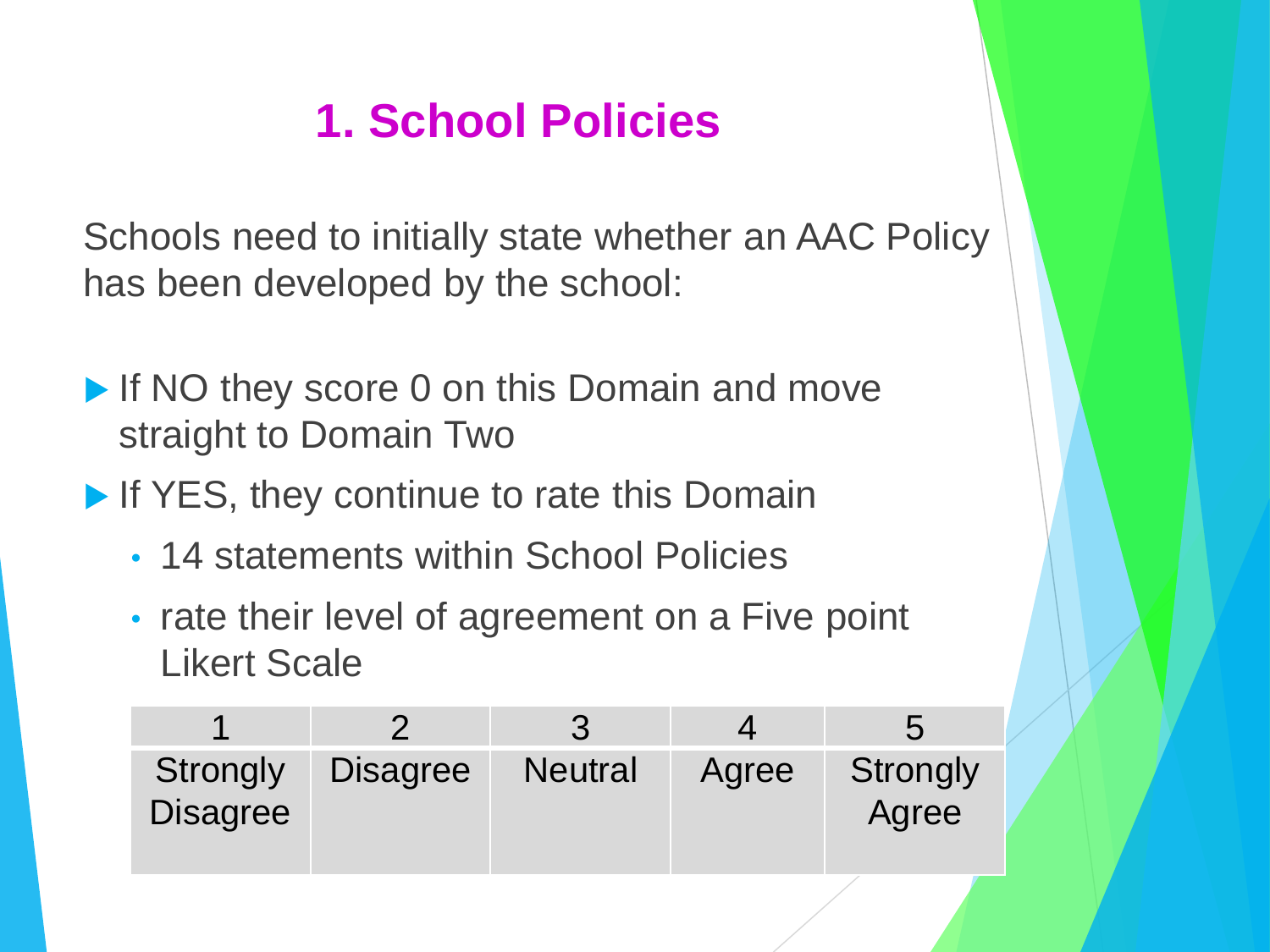## **Scoring of the Checklist**

▶ Statements in the next four Domains are rated in regards to the frequency in which they are observed:

|  | Never Seldom Sometimes Often Always |  |
|--|-------------------------------------|--|

The higher the overall score the more "Communication Accessible" you evaluated your school to be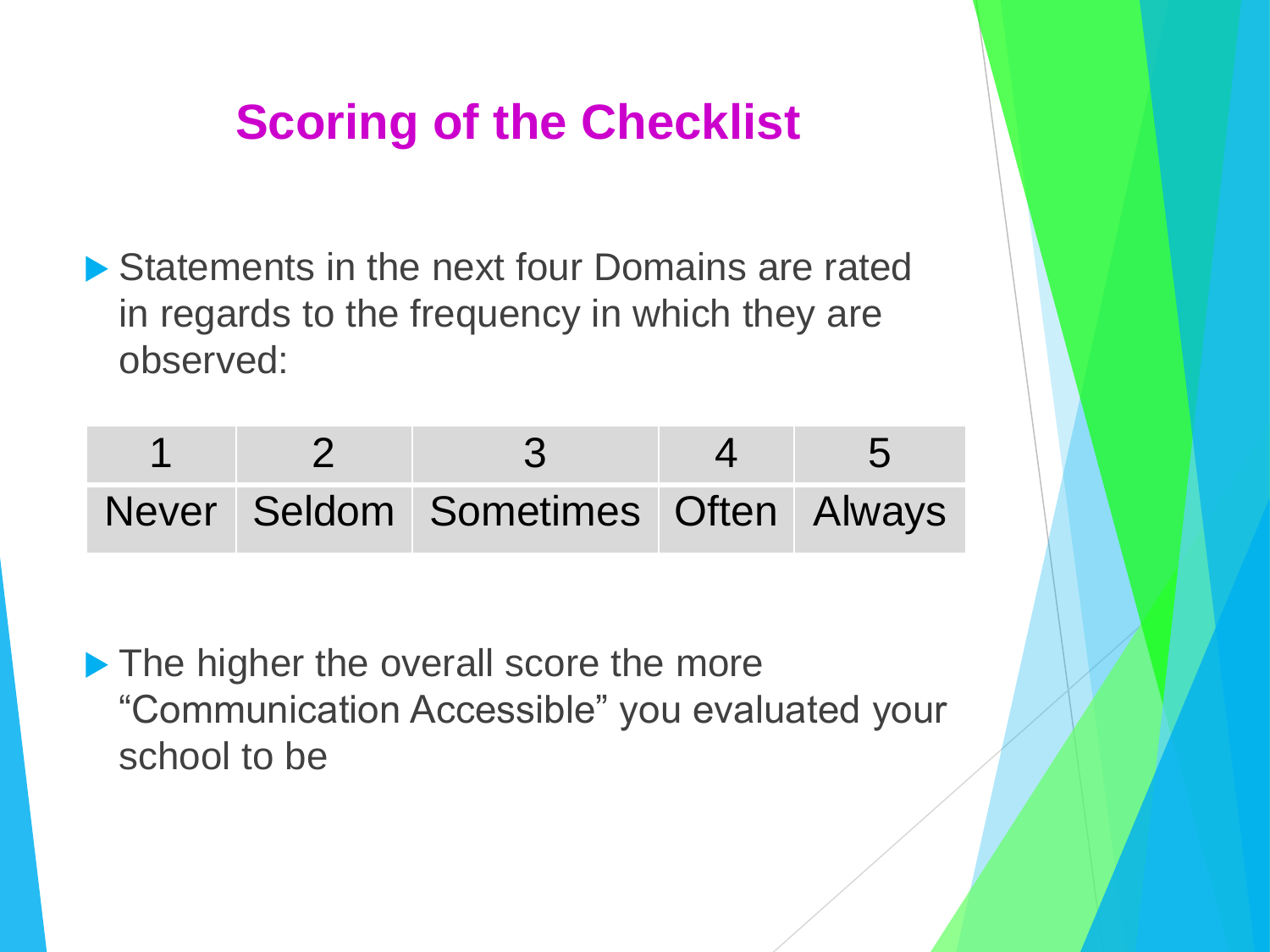# **2. School Practices**

29 statements in the School Policy Domain, separated into four themes:

- ▶ Implementation of School AAC Policy
	- 7 statements
- ▶ Collaborative Practices
	- 15 statements
- ▶ Values and Priorities
	- 9 statements
- **Adjustments** 
	- 18 statements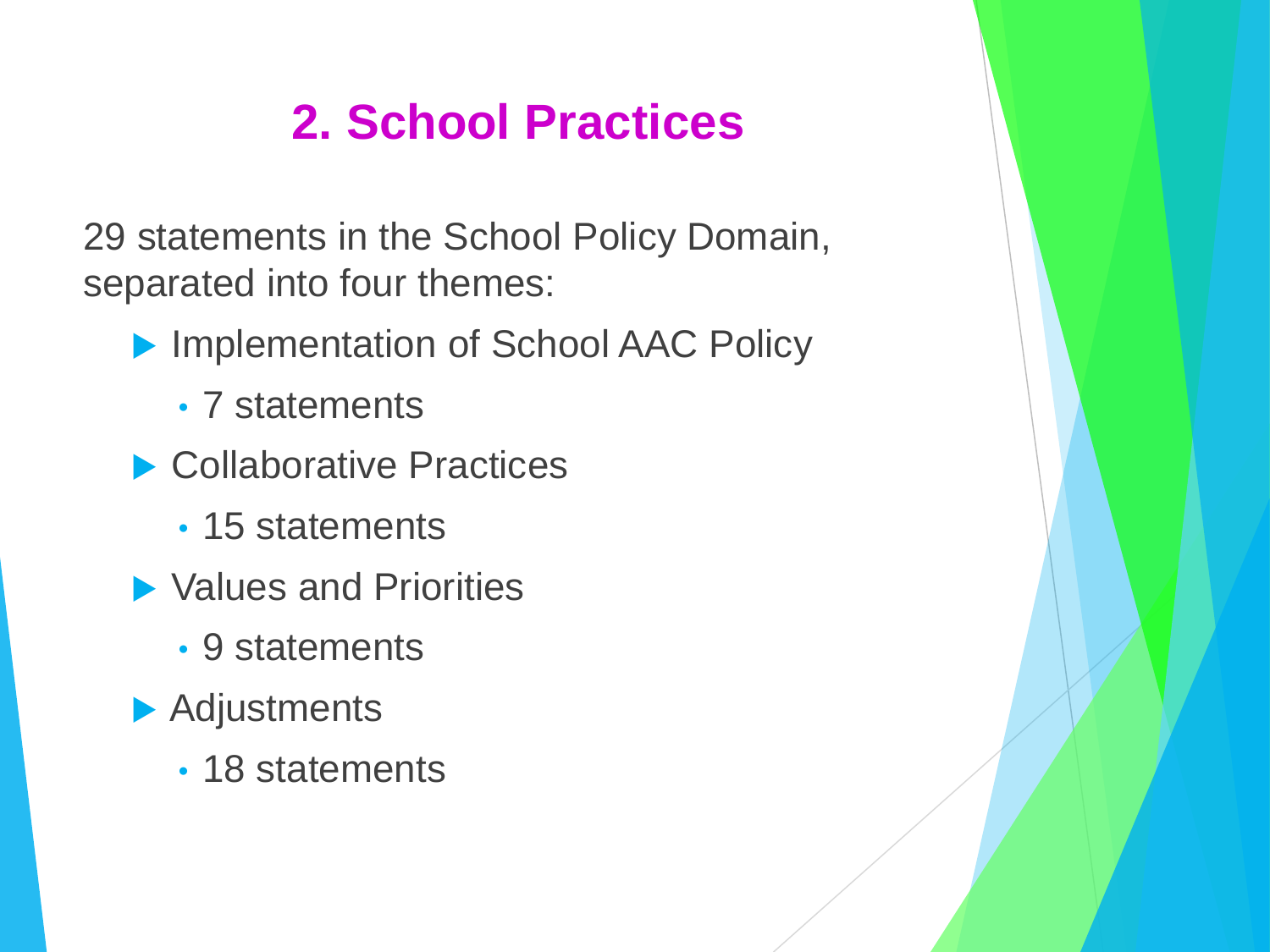### **3. Resources**

20 statements in the Resources Domain, separated into two themes:

#### **Personnel**

- 8 statements
- ▶ AAC Tools
	- 12 statements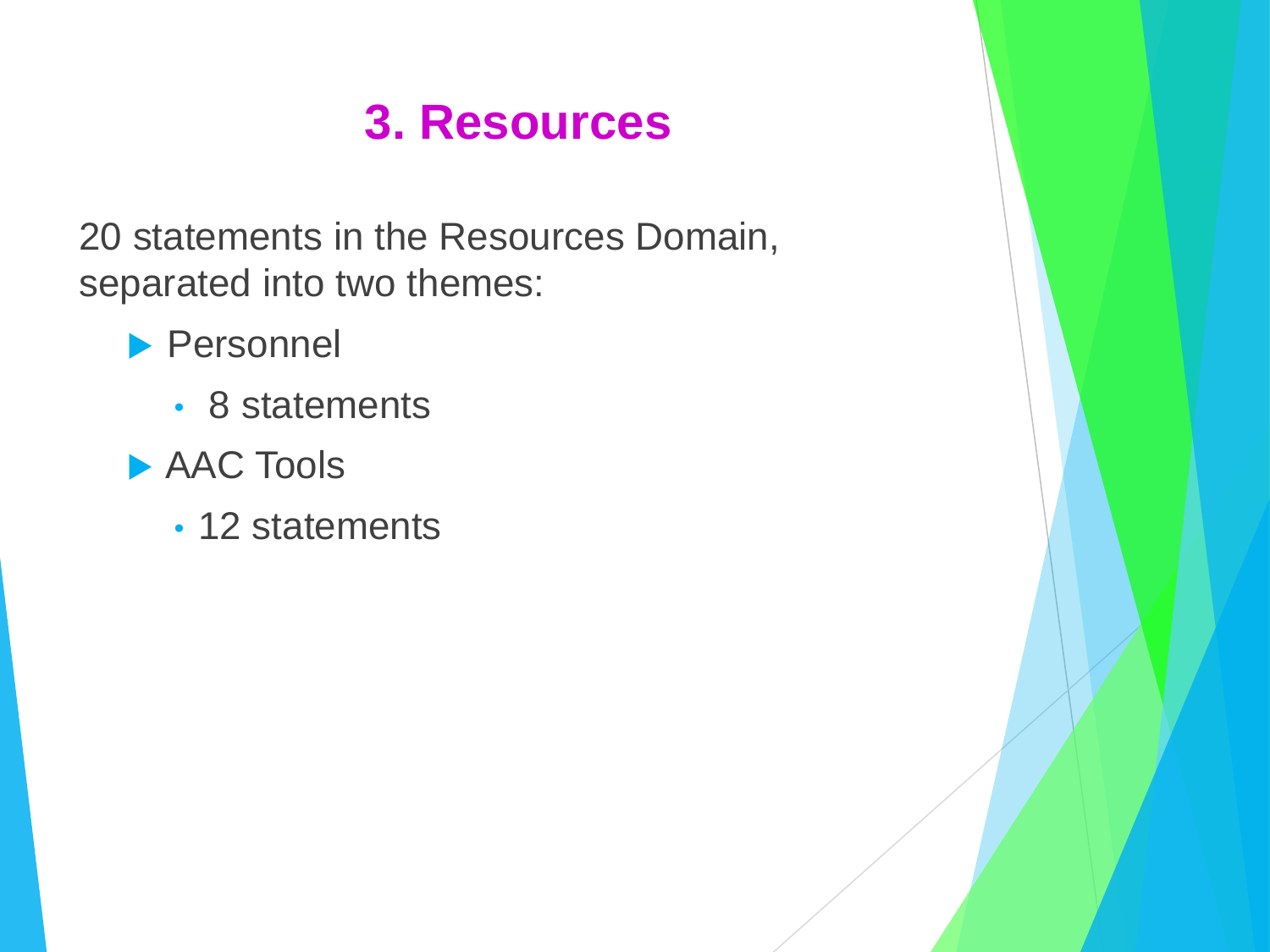## **4. Developing Knowledge**

15 statements in the Developing Knowledge Domain, separated into two themes:

- Education and Training
	- 11 statements
- ▶ Shared Understanding
	- 4 statements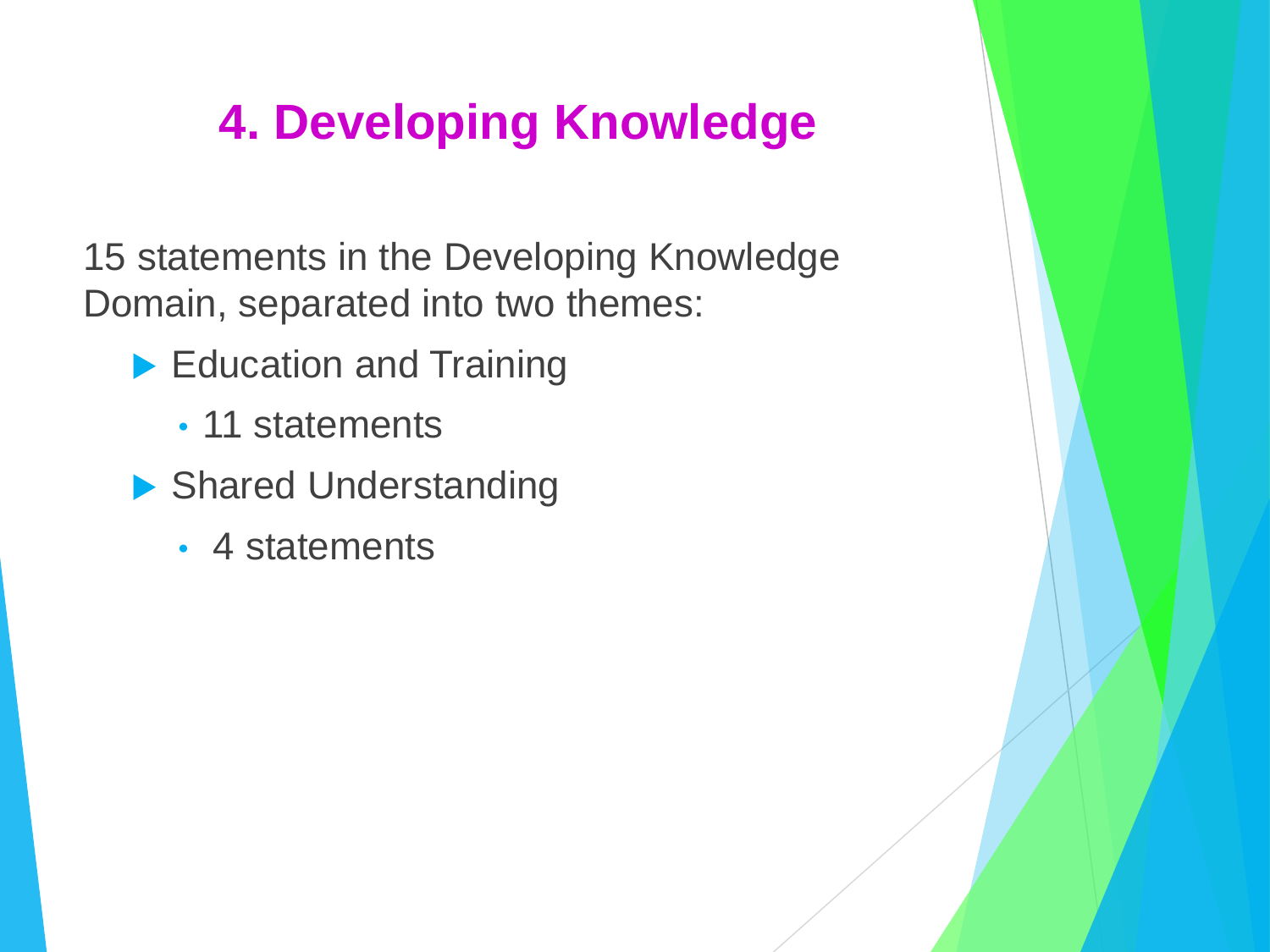## **Interaction**

19 Statements in the Interaction Domain, divided into Five themes:

- **Multimodal Communication** 
	- 3 statements
- **Interactions to Stimulate Communication and** Language Learning
	- 7 statements
- ▶ Communication for a Range of Purposes
	- 4 statements
- ▶ Communication at Any Time and in Any Place
	- 2 statements
- ▶ Communicating with Peers
	- 3 statements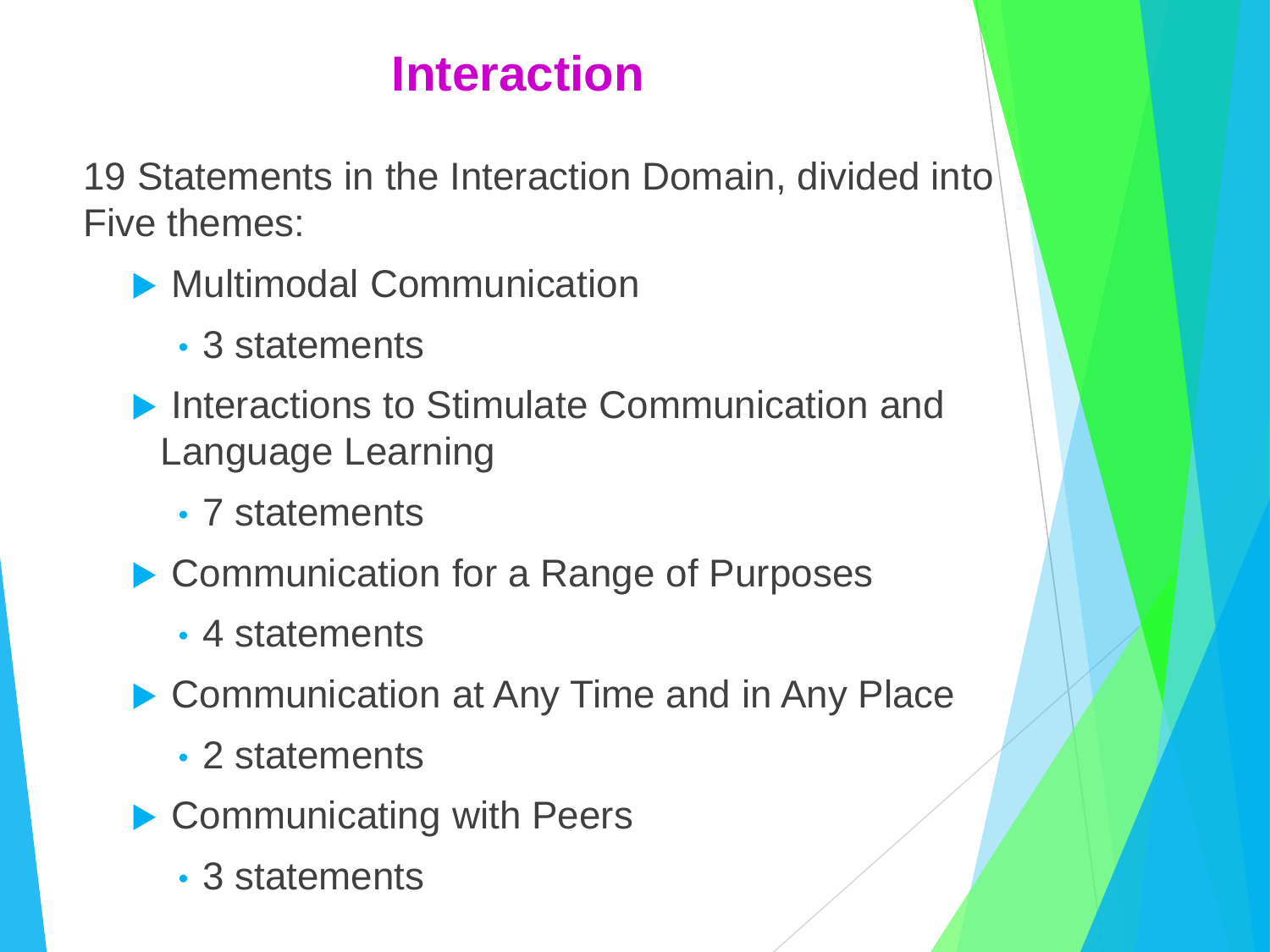## **Interpreting Scores**

| <b>SUMMARY SCORES (%)</b> |                                         |  |  |
|---------------------------|-----------------------------------------|--|--|
|                           | <b>School Policies</b>                  |  |  |
|                           | <b>School Practices</b>                 |  |  |
|                           | <b>Resources</b>                        |  |  |
|                           | <b>Developing Knowledge</b>             |  |  |
|                           | Interaction                             |  |  |
|                           |                                         |  |  |
| <b>SCHOOL SCORE</b>       | <b>OVERALL COMMUNICATION ACCESSIBLE</b> |  |  |
|                           | <b>Percentage Achievement</b>           |  |  |
|                           |                                         |  |  |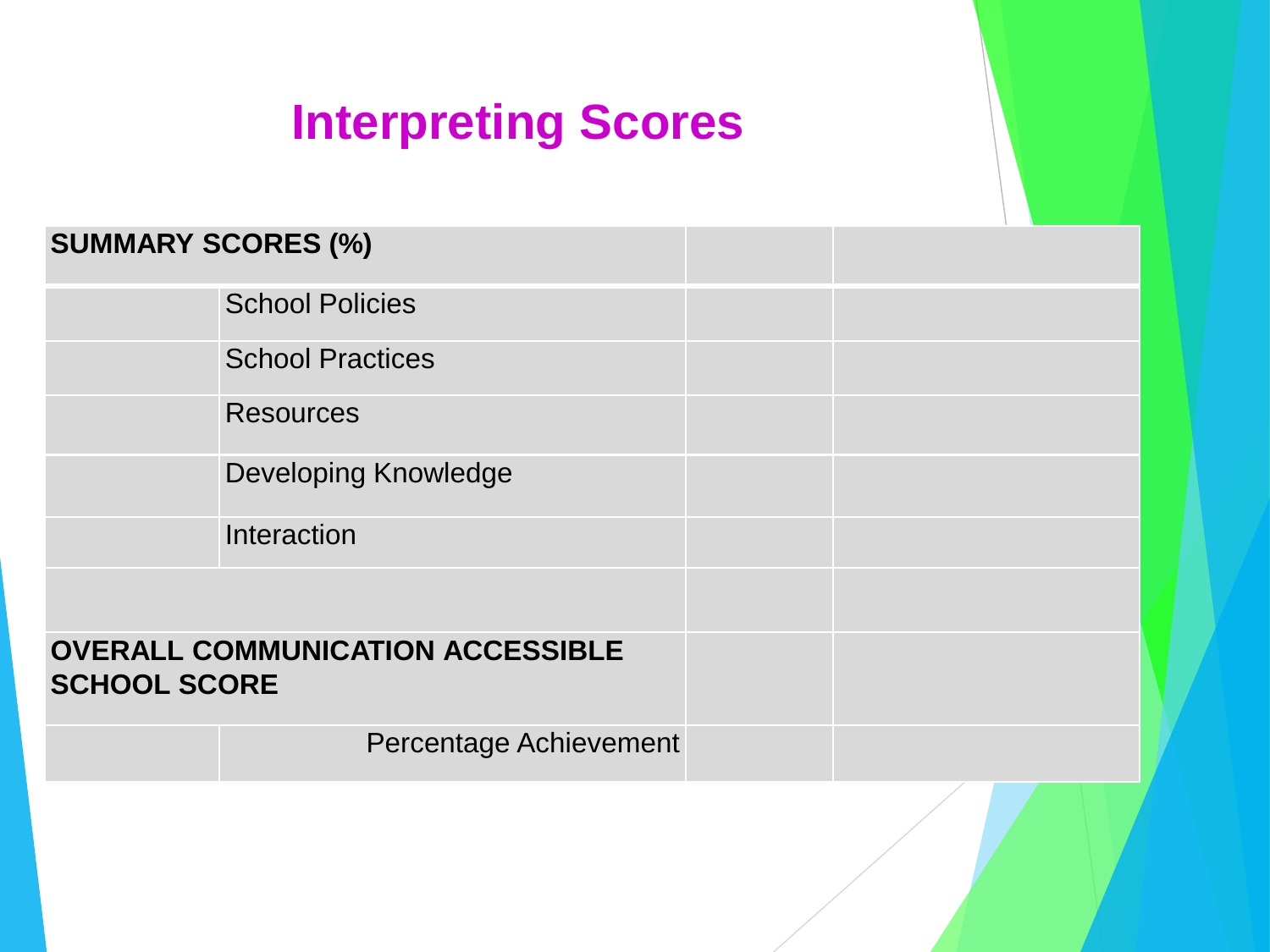## **Initial Feedback from Trials**

- ▶ Helped schools identify areas of strength and to celebrate these
- ▶ Highlighted (and sometimes confirmed) Educators thoughts regarding areas to improve upon
- ▶ Helped substantiate prioritisation of communication in Schools Annual Implementation Plan (AIP)
- **Tracked progress towards goals in AIP**
- ▶ Supported requests for funding and resources
- **Provided a framework for whole school communication** interventions